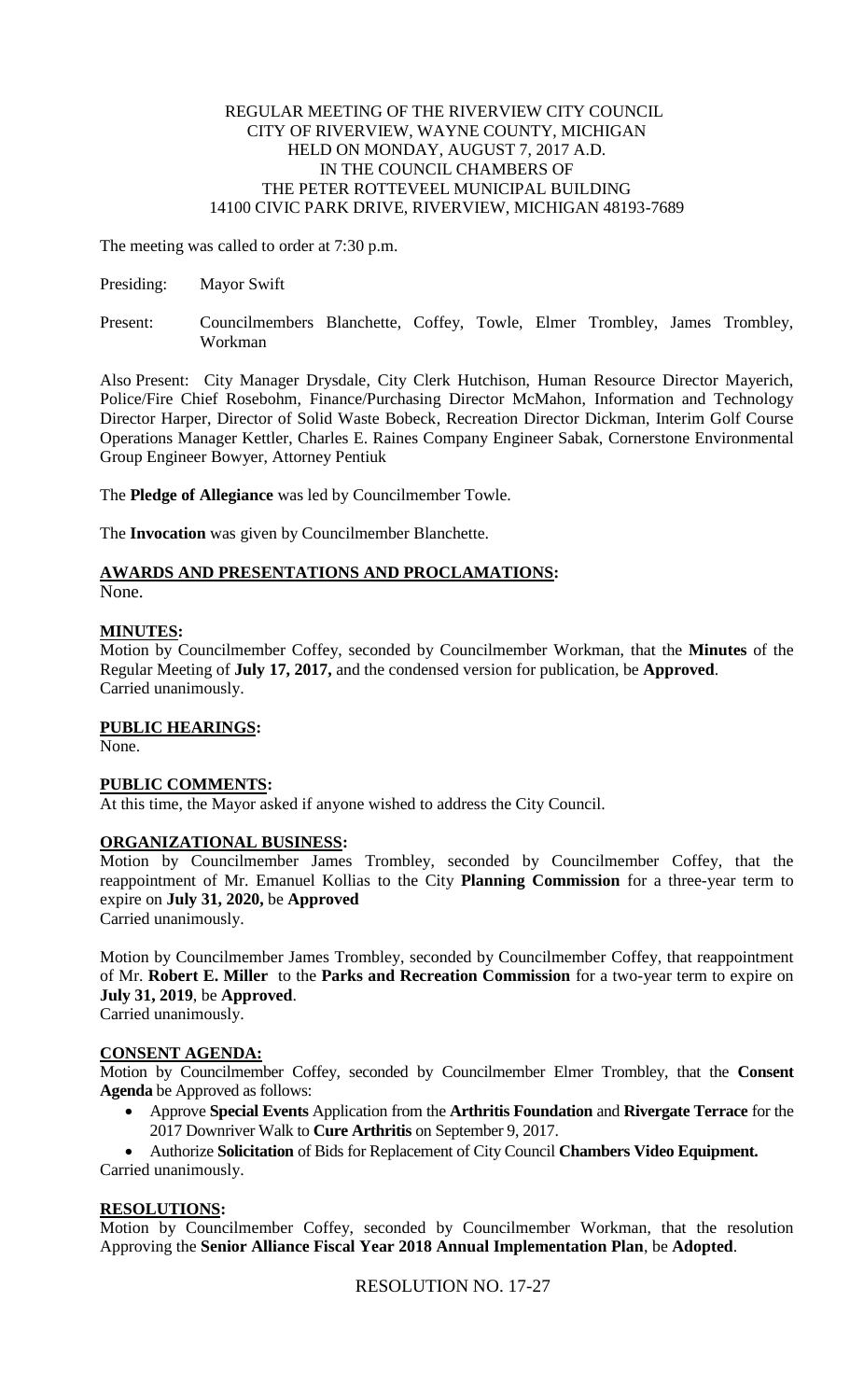# RESOLUTION OF THE CITY COUNCIL OF THE CITY OF RIVERVIEW AFFIRMING APPROVAL OF THE SENIOR ALLIANCE 2018 ANNUAL IMPLEMENTATION PLAN FOR AGING SERVICES

- WHEREAS, the City Council of the City of Riverview, Wayne County, Michigan, recognizes the role of The Senior Alliance as the designated Area Agency on Aging for southern and western Wayne County to be responsible for planning, developing, coordinating, monitoring, and managing a comprehensive organized service delivery system of services for older adults and caregivers;
- WHEREAS, the 34 communities of southern and western Wayne County, including the City of Riverview, comprises the Planning and Service Area to the agency's governing body;
- WHEREAS, the Office of Services to the Aging require local Area Agencies on Aging to request approvals of their Annual Implementation Plan from their local governments;
- WHEREAS, The Senior Alliance has submitted the plan to this honorable body in accordance with federal and state laws; and
- WHEREAS, The Senior Alliance has held a public hearing for client, caregiver, and service provider population feedback which contributed to the development of the Annual Implementation Plan for Fiscal Year (FY) 2018.

NOW, THEREFORE, BE IT RESOLVED that this honorable body of the City Council for the City of Riverview approves the Annual Implementation Plan for Fiscal Year 2018, as presented to the City.

AYES: Mayor Swift, Councilmembers Blanchette, Coffey, Towle, Elmer Trombley, James Trombley, Workman

NAYS: None

EXCUSED: None

APPROVED AND ADOPTED by the City Council on August 7, 2017. ATTEST:

# Andrew M. Swift, Mayor

 $\frac{1}{\sqrt{2\pi}}$  ,  $\frac{1}{\sqrt{2\pi}}$  ,  $\frac{1}{\sqrt{2\pi}}$  ,  $\frac{1}{\sqrt{2\pi}}$  ,  $\frac{1}{\sqrt{2\pi}}$  ,  $\frac{1}{\sqrt{2\pi}}$  ,  $\frac{1}{\sqrt{2\pi}}$  ,  $\frac{1}{\sqrt{2\pi}}$  ,  $\frac{1}{\sqrt{2\pi}}$  ,  $\frac{1}{\sqrt{2\pi}}$  ,  $\frac{1}{\sqrt{2\pi}}$  ,  $\frac{1}{\sqrt{2\pi}}$  ,  $\frac{1}{\sqrt{2\pi}}$  ,

I, Cynthia M. Hutchison, duly authorized City Clerk of the City of Riverview, do hereby certify the foregoing to be a true resolution adopted by the Riverview City Council at their regular meeting held on August 7, 2017.

 $(S E A L)$ 

Cynthia M. Hutchison, City Clerk

\_\_\_\_\_\_\_\_\_\_\_\_\_\_\_\_\_\_\_\_\_\_\_\_\_\_\_\_\_\_\_\_\_\_

Motion by Councilmember James Trombley, seconded by Councilmember Coffey, that the resolution **Amending** the Articles of Incorporation of the **Taylor Act 179 Authority** to **extend** the term of the Authority to **January 1, 2022**, be Adopted.

> CITY OF RIVERVIEW RESOLUTION 17-28 A RESOLUTION AMENDING THE ARTICLES OF INCORPORATION OF THE TAYLOR ACT 179 AUTHORITY TO EXTEND THE TERM OF THE AUTHORITY TO JANUARY 1, 2022.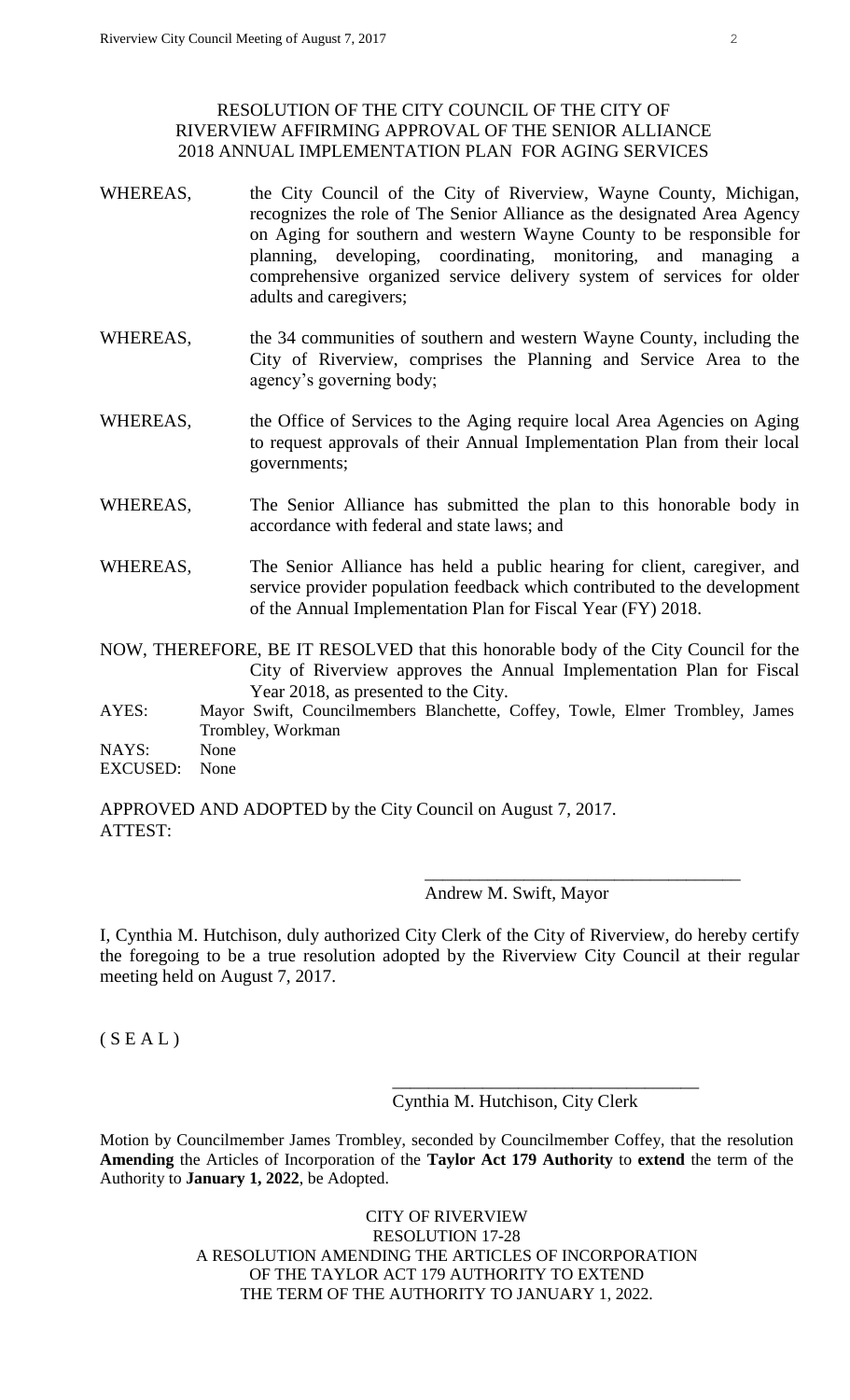- WHEREAS, the cities of Riverview and Taylor created the Taylor Act 179 Authority on July 1, 1983 for the purposes of establishing an inter-municipal authority to provide for the collection and disposal of solid waste;
- WHEREAS, since that time the Authority has served the cities well and was expanded to include for animal impound services between the cities; and,
- WHEREAS, the Authority is set to expire on July 1, 2018 unless the cities mutually agree to an extension of the Authority and both cities have indicated a willingness to do so.
- NOW, THEREFORE, BE IT RESOLVED BY THE CITY COUNCIL FOR THE CITY OF RIVERVIEW that ARTICLE XVI of the Taylor Act 179 Authority is amended to hereafter read as follows:

The Authority provided for in these Articles of Incorporation shall become effective on July 31, 1983, at 12:01 a.m. This Authority shall be terminated on January 1, 2022, at 12:01 a.m., unless an extension is duly authorized by both City Councils of the City of Riverview and the City of Taylor.

AYES: Mayor Swift, Councilmembers Blanchette, Coffey, Towle, Elmer Trombley, James Trombley, Workman

NAYS: None EXCUSED: None ADOPTED this 7<sup>th</sup> day of August, 2017.

ATTEST:

Andrew M. Swift, Mayor

I, Cynthia M. Hutchison, duly authorized City Clerk of the City of Riverview, do hereby certify the foregoing to be a true resolution adopted by the Riverview City Council at their regular meeting held on August 7, 2017.

Cynthia M. Hutchison, City Clerk

\_\_\_\_\_\_\_\_\_\_\_\_\_\_\_\_\_\_\_\_\_\_\_\_\_\_\_\_\_\_\_\_\_\_\_\_\_\_\_

\_\_\_\_\_\_\_\_\_\_\_\_\_\_\_\_\_\_\_\_\_\_\_\_\_\_\_\_\_\_\_\_\_\_\_\_\_\_\_

### AMENDMENT TO THE ARTICLES OF INCORPORATION OF TAYLOR ACT 179 AUTHORITY

IN ACCORDANCE with Article XVII of the Restated Articles of Incorporation of the Taylor Act 179 Authority, the Articles of Incorporation are amended as follows:

### ARTICLE XVI:

The Authority provided for in these Articles of Incorporation shall become effective on July 1, 1983, at 12:01 a.m. This Authority shall be terminated on January 1, 2022, at 12:01 a.m., unless an extension is duly authorized by both City Councils of the City of Riverview and the City of Taylor.

IN ALL OTHER respects, the Articles of Incorporation as Restated remain in full force and effect.

THE FOREGOING Amendment to the Articles of Incorporation was adopted by the City Council of the City of Riverview, of Wayne County, Michigan, at a meeting held on the 7th day of August, 2017, and by the City of Taylor, Wayne County, Michigan, at a meeting held on the 6th day of June, 2017.

ATTEST:

\_\_\_\_\_\_\_\_\_\_\_\_\_\_\_\_\_\_\_\_\_\_\_\_\_\_\_\_\_\_\_\_\_\_\_\_\_\_\_\_\_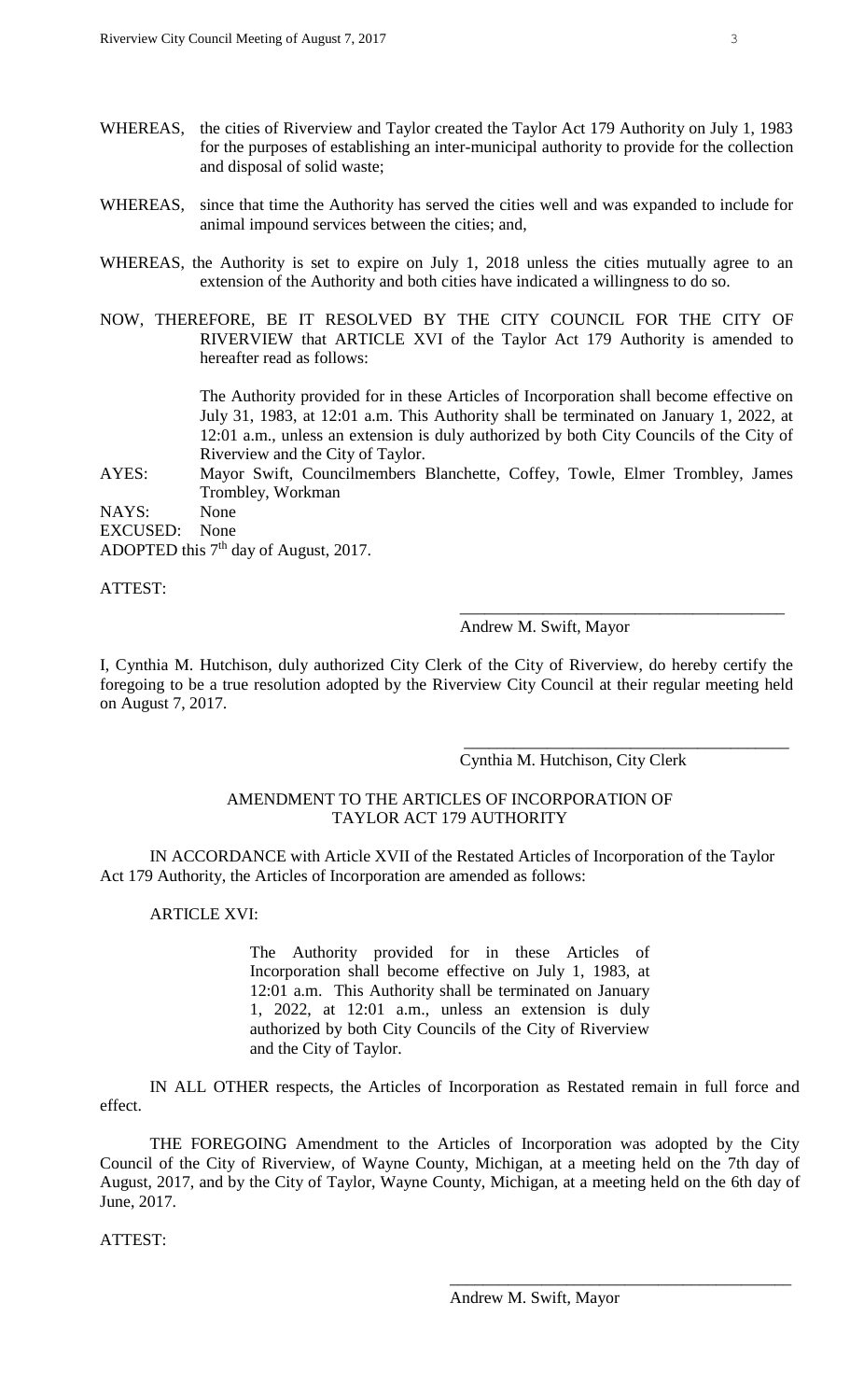#### ATTEST:

 $(S E A L)$ 

#### Cynthia M. Hutchison, City Clerk

\_\_\_\_\_\_\_\_\_\_\_\_\_\_\_\_\_\_\_\_\_\_\_\_\_\_\_\_\_\_\_\_\_\_\_\_\_\_\_\_\_

Motion by Councilmember Coffey, seconded by Councilmember Workman, that the resolution Establishing the **Water, Sewer,** and **Sewer Debt Rates** and **Meter Charges** for the period beginning September 1, 2017, be Adopted.

### RESOLUTION NO. 17-29 ESTABLISHING FEES FOR WATER AND SEWER RATES AND METER CHARGES AS FEES TO BE ESTABLISHED BY CITY COUNCIL RESOLUTION

- WHEREAS, the City Council desires to establish Water and Sewer Rates and Meter Charges as fees to be established by city council resolution to be implemented for the City of Riverview;
- WHEREAS, the respective Department Heads have proposed the fees;
- WHEREAS, the City Council determines the proposed Fees to be required to meet the operational and capital needs for the effected Riverview Departments; and
- WHEREAS, Section 26-13 of the Riverview City Charter provides for the City Council to establish the listed Fees by City Council Resolution.

NOW, THEREFORE, BE IT RESOLVED BY THE CITY COUNCIL OF THE CITY OF RIVERVIEW, MICHIGAN, AS FOLLOWS:

The City Council hereby approves the proposed Fee Schedule as follows:

Water and sewer rates and meter charges.

Prior rates for periods through August 31, 2017 remain in effect.

- a) Water rates. The rates and charges to be collected from consumers of water shall be such as specified in the following schedule. Water rate per thousand gallons delivered to the consumer shall be based on 1,000 gallons per each metering period effective September 1, 2017 shall be:
	- (1) For customers billed monthly:
		- a. For the first 4,000,000 gallons per monthly billing cycle, the rate shall be \$7.50 per thousand gallons.
		- b. For any amount in excess of the first 4,000,000 gallons per monthly billing cycle, the rate shall be \$3.81 per thousand gallons.
	- (2) For customers billed quarterly:
		- a. For the first 12,000,000 gallons per quarterly billing cycle, the rate shall be \$7.50 per thousand gallons.
		- b. For any amount in excess of the first 12,000,000 gallons per quarterly billing cycle, the rate shall be \$3.81 per thousand gallons.
- b) Water meter service charges. The fees required by section 70-35 shall be as follows:
	- (1) Residential/consumers of water in the city shall pay the following meter service charges for each three-calendar-month period:

| Meter Size: |         |
|-------------|---------|
| $5/8$ "     | \$2.75  |
| 3/4"        | \$3.08  |
| 1"          | \$3.83  |
| $1 - 1/2$ " | \$5.85  |
| 2"          | \$10.53 |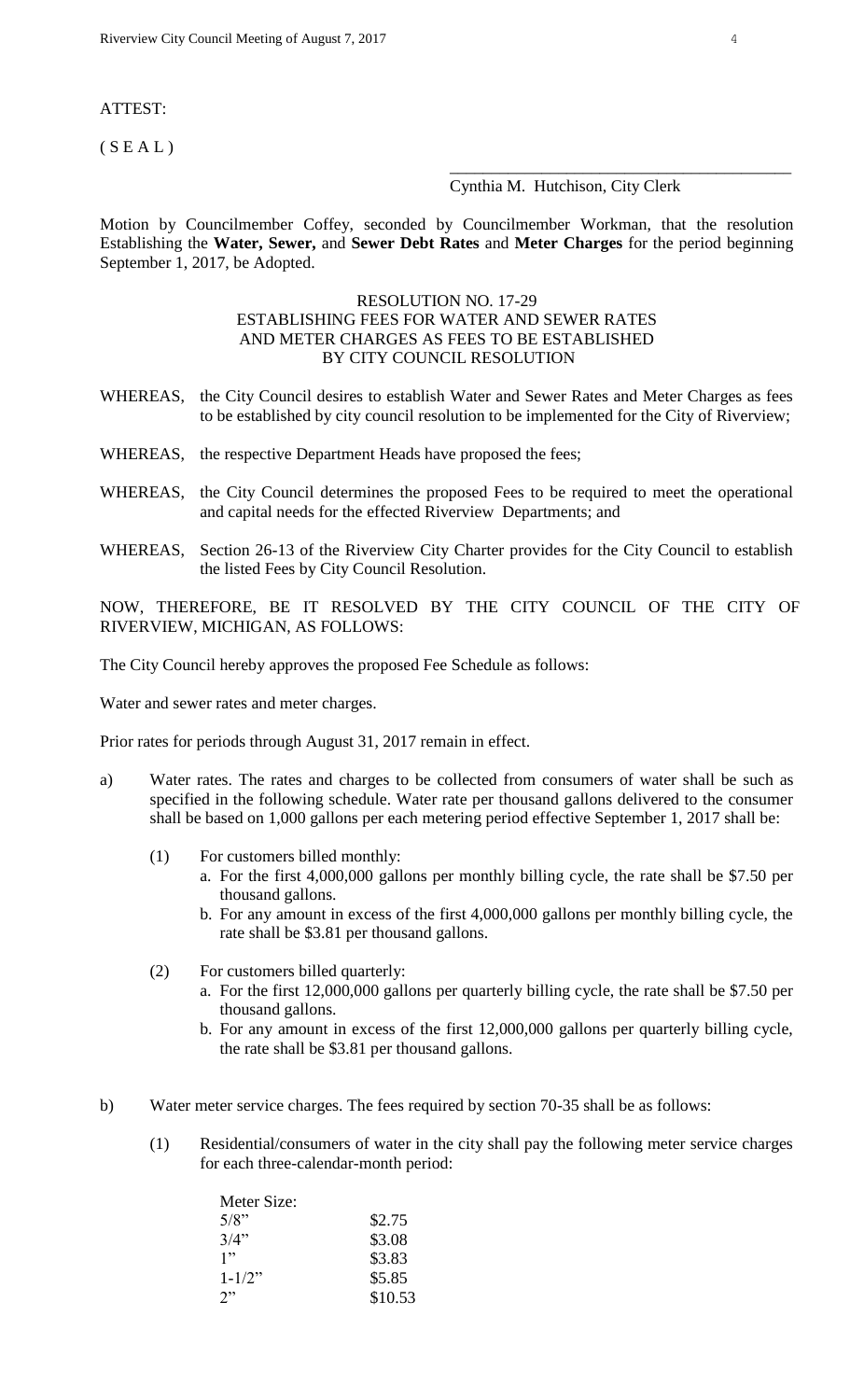(2) Industrial and high volume commercial consumers of water in the city shall pay the following meter service charge for each calendar month:

| Meter Size: |         |
|-------------|---------|
| $5/8$ "     | \$0.92  |
| 3/4"        | \$1.03  |
| 1"          | \$1.28  |
| $1 - 1/2$ " | \$1.95  |
| 2"          | \$3.51  |
| 2" Compound | \$7.39  |
| 3"          | \$10.72 |
| 4"          | \$14.61 |
| 6"          | \$31.20 |
| יי          | \$46.00 |

- c) Sewer rates. A sewage disposal charge to be collected at the rate of, per 1,000 gallons of water delivered to the consumer, effective September 1, 2017 shall be as follows:
- (1) For customers billed monthly:
	- a. For the first 6,000,000 gallons per monthly billing cycle, the rate shall be \$6.50 for operations and an additional \$1.05 for federal court mandated remedial costs, per thousand gallons.
	- b. For any amount of excess of the first 6,000,000 gallons per monthly billing cycles, the rate shall be \$4.70 per thousand gallons.
- (2) For customers billed quarterly:
	- a. For the first 18,000,000 gallons per quarterly billing cycle, the rate shall be \$6.50 for operations and an additional \$1.05 for federal court mandated remedial costs, per thousand gallons.
	- b. For any amount in excess of eighteen million (18,000,000) gallons per quarterly billing cycle, the rate shall be \$4.70 per thousand gallons.
- d) Non-residential user fee: A charge to be collected at the rate of \$0.21 per 1,000 gallons of water delivered. For the purpose of this section, residential units are defined as any structure designed and used for year-round habitation where average occupancy by the same person or persons was longer than two (2) consecutive months during the previous year; non-residential units will include any sewered premises which does not meet this description.
- e) Capital charges. The fees as required by section 70-37 shall be as follows: Water capital charge, per connection…\$500.00 Sewer capital charge, per connection…\$500.00
- f) Tap-in fees. The fees as required by section 70-38 shall be as follows: Water or sewer tap-ins, where provided by the city, shall be 120 percent of the actual cost.
- g) Restoration of suspended service. See DPW Service Fees
- h) Environmental surcharge for roof drainage: The environmental surcharge for failure to comply with provisions regulating connection of roof drains with sewer system shall be, per quarter, \$50.00.
- i) Sewer use determination: In calculating the sewer usage, the customer's water use shall constitute the minimum quantity of sewer usage for the corresponding billing cycle. Any metered sewer flows that are determined to be in excess of the customer's water use for the billing cycle shall also be charged the sewer rate set forth above.
- j) Billing cycle determination. High volume customers shall be billed on a monthly cycle, and all other shall be billed on a quarterly cycle unless the customer seeks and obtains the approval of the city manager for placement on a monthly cycle with city council notification.
- k) Exclusive water service. The water and sewer service provided by the city shall be the exclusive supply for such service. Effective January 1, 2002, it was deemed unlawful for any person within the city to have a water or sewer service connection with any other service provider without the express prior consent of the city council of the city.